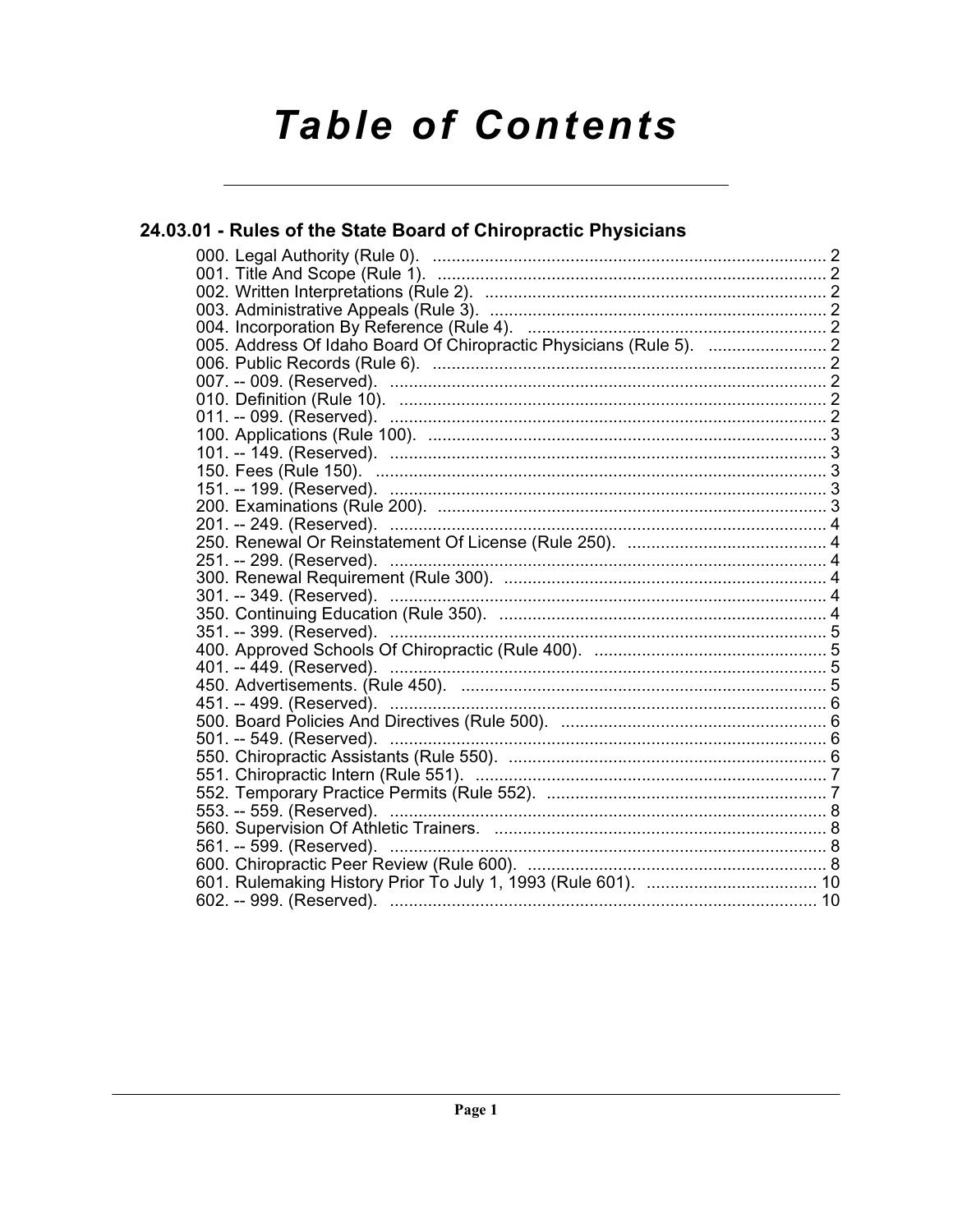#### **IDAPA 24 TITLE 03 CHAPTER 01**

# **24.03.01 - RULES OF THE STATE BOARD OF CHIROPRACTIC PHYSICIANS**

#### <span id="page-1-1"></span><span id="page-1-0"></span>**000. LEGAL AUTHORITY (RULE 0).**

These rules are hereby prescribed and established pursuant to the authority vested in the State Board of Chiropractic Physicians by the provisions of Section 54-707, Idaho Code. (7-1-93) Physicians by the provisions of Section 54-707, Idaho Code.

#### <span id="page-1-2"></span>**001. TITLE AND SCOPE (RULE 1).**

These rules shall be cited as IDAPA 24.03.01, "Rules of the State Board of Chiropractic Physicians." (7-1-93)

### <span id="page-1-3"></span>**002. WRITTEN INTERPRETATIONS (RULE 2).**

The board may have written statements that pertain to the interpretation of the rules of this chapter. Such interpretations, if any, are available for public inspection and copying at cost in the main office of the Bureau of Occupational Licenses. (3-15-02) Occupational Licenses.

#### <span id="page-1-4"></span>**003. ADMINISTRATIVE APPEALS (RULE 3).**

Administrative appeals shall be governed by the Administrative Procedure Act, Title 67, Chapter 52, Idaho Code.

(3-15-02)

#### <span id="page-1-5"></span>**004. INCORPORATION BY REFERENCE (RULE 4).**

These rules do not incorporate by reference any document other than those sections of Idaho Code so referenced. (3-15-02)

# <span id="page-1-6"></span>**005. ADDRESS OF IDAHO BOARD OF CHIROPRACTIC PHYSICIANS (RULE 5).**

[The office of the Board of Chiropractic Physicians is located within the Bureau of Occupational Licenses, Owyhee](mailto:chi@ibol.idaho.gov)  Plaza, 1109 Main Street, Suite 220, Boise, Idaho 83702-5642. The phone number of the Board is (208) 334-3233. The Board's FAX number is (208) 334-3945. The Board's e-mail address is chi@ibol.idaho.gov. The Board's official web [site is at](mailto:chi@ibol.idaho.gov) [http://www.ibol.idaho.gov/chi.htm. \(4-11-06\)](http://www.ibol.idaho.gov/chi.htm)

### <span id="page-1-7"></span>**006. PUBLIC RECORDS (RULE 6).**

The records associated with the Board of Chiropractic Physicians are subject to the provisions of the Idaho Public<br>Records Act. Title 9. Chapter 3. Idaho Code. (3-15-02) Records Act, Title 9, Chapter 3, Idaho Code.

### <span id="page-1-8"></span>**007. -- 009. (RESERVED).**

## <span id="page-1-9"></span>**010. DEFINITION (RULE 10).**

- <span id="page-1-12"></span>**01. Board**. The State Board of Chiropractic Physicians as prescribed in Section 54-703, Idaho Code.  $(7-1-93)$
- **02. Bureau**. The Bureau of Occupational Licenses as prescribed in Section 67-2602, Idaho Code. (3-15-02)

**03. Inactive Status**. The status of licensure that has been made inactive by compliance with Section 54-708(2) and Subsection 300.02. The holder of an inactive license may not practice chiropractic in Idaho. (3-15-02)

**04. Inactive Retired**. The status of a licensee who is over sixty-five (65) years of age, has paid the inactive retired fee and is permanently retired from the practice of chiropractic. The holder of an inactive retired license may not practice chiropractic in Idaho. (3-15-02)

<span id="page-1-11"></span>**05.** Athletic Trainer. A person licensed by the Idaho Board of Medicine pursuant to Section 54-3909, Idaho Code. (4-11-06) Idaho Code. (4-11-06)

#### <span id="page-1-10"></span>**011. -- 099. (RESERVED).**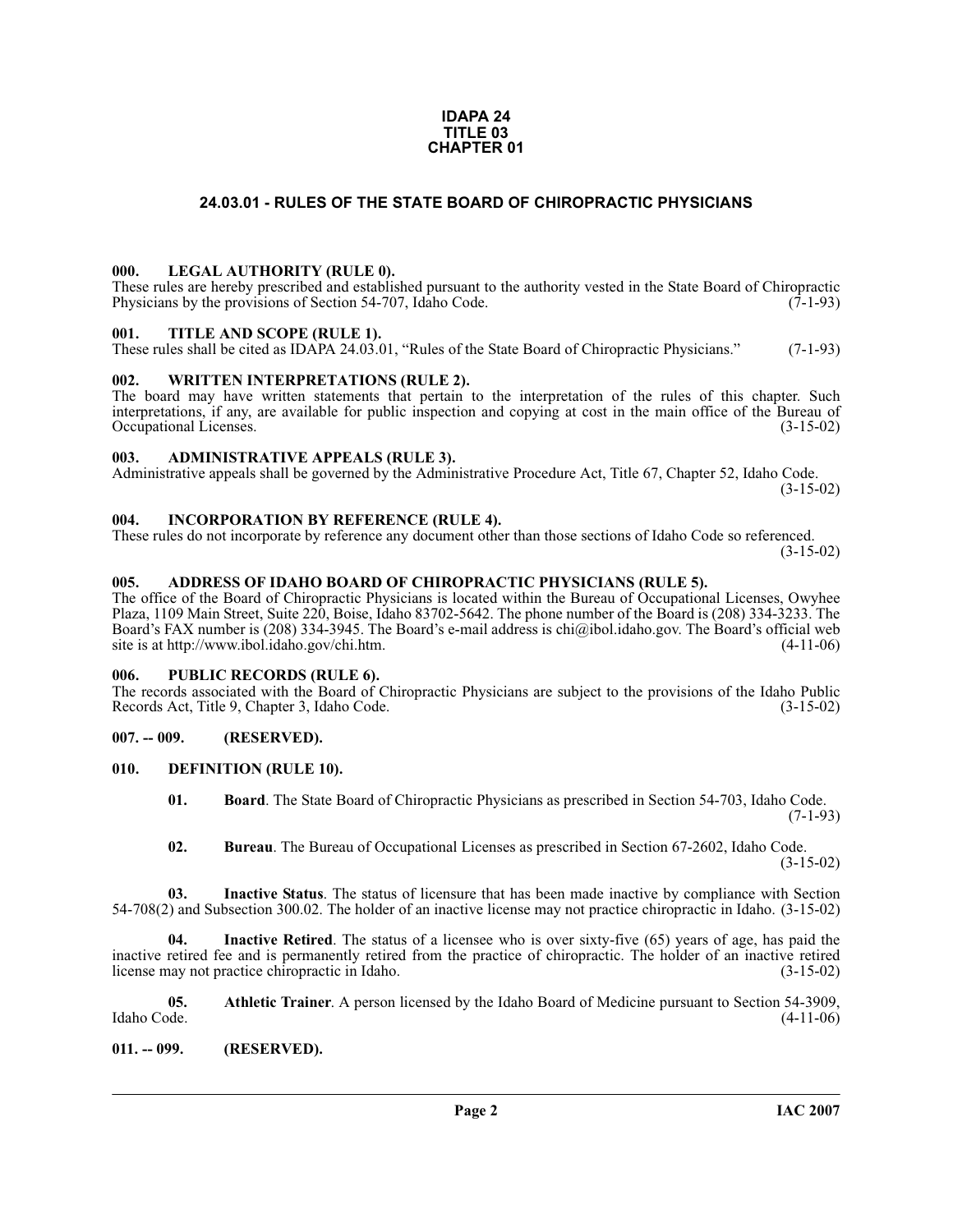# *IDAHO ADMINISTRATIVE CODE IDAPA 24.03.01 - Rules of the State Board*

## <span id="page-2-7"></span><span id="page-2-0"></span>**100. APPLICATIONS (RULE 100).**

**01. Application**. Applications on forms furnished by the Bureau of Occupational Licenses must be accompanied by an unmounted passport photograph taken within the twelve (12) months preceding the date of application. (3-15-02) application. (3-15-02)

<span id="page-2-12"></span>

| 02.           | <b>Oualifications.</b>                                        | $(7-1-93)$ |
|---------------|---------------------------------------------------------------|------------|
| a.            | New applicants will meet the following requirements:          |            |
|               | National Boards Parts I, II, III, and IV.                     |            |
| $\cdot \cdot$ | $\sim$ 1 $\cdot$ $\sim$<br>$\sim$ $\sim$ $\sim$ $\sim$ $\sim$ | (7.102)    |

ii. Graduation from a CCE approved college or university. (7-1-93)

iii. Applicants will be required to sign an affidavit swearing under oath that they have fully reviewed and understand and will abide by the Chiropractic Act, Title 54, Chapter 7, Idaho Code, and the Board's Rules,<br>IDAPA 24, Title 03, Chapter 01, "Rules of the State Board of Chiropractic Physicians." (7-1-99) IDAPA 24, Title 03, Chapter 01, "Rules of the State Board of Chiropractic Physicians."

| Endorsement applicants will meet the following requirements: |  | $(7-1-93)$ |
|--------------------------------------------------------------|--|------------|
|                                                              |  |            |

i. National Boards Parts I, II, III and Physiotherapy. (7-1-93)

ii. If licensed prior to January, 1980, CCE approved college or university not required. If licensed after January, 1980, applicant must have graduated from a CCE approved college or university. (7-1-93)

iii. Five (5) years of consecutive experience immediately prior to application and a valid, unrevoked, unsuspended license to practice chiropractic in another state.

iv. National Board Special Purposes Examination for Chiropractors (SPEC). (7-1-99)

v. Applicants will be required to sign an affidavit swearing under oath that they have fully reviewed and understand and will abide by the Chiropractic Act, Title 54, Chapter 7, Idaho Code, and the Board's Rules,<br>IDAPA 24.03.01, "Rules of the State Board of Chiropractic Physicians." (7-1-99) IDAPA 24.03.01, "Rules of the State Board of Chiropractic Physicians."

# <span id="page-2-1"></span>**101. -- 149. (RESERVED).**

<span id="page-2-2"></span>**150. FEES (RULE 150).**

<span id="page-2-10"></span><span id="page-2-9"></span><span id="page-2-8"></span><span id="page-2-6"></span><span id="page-2-5"></span>

| 01. | Application Fee. Application Fee (includes original license) - Two hundred fifty dollars (\$250). | $(3-10-00)$ |
|-----|---------------------------------------------------------------------------------------------------|-------------|
| 02. | <b>Annual Renewal Fee.</b> Annual Renewal Fee - One hundred dollars (\$100).                      | $(7-1-93)$  |
| 03. | <b>Inactive License.</b> Inactive License - Fifty dollars (\$50).                                 | $(7-1-93)$  |
| 04. | <b>Inactive.</b> Inactive (retired, age sixty-five (65) and over) License - Five dollars (\$5).   | $(7-1-93)$  |
| 05. | <b>Temporary Permit Fee.</b> Temporary Permit Fee - Fifty dollars (\$50).                         | $(7-1-93)$  |
| 06. | <b>Non-Refundable.</b> All fees are non-refundable.                                               | $(7-1-93)$  |

# <span id="page-2-13"></span><span id="page-2-11"></span><span id="page-2-3"></span>**151. -- 199. (RESERVED).**

# <span id="page-2-4"></span>**200. EXAMINATIONS (RULE 200).**

It shall be the applicant's duty to take and successfully pass the National Board Examinations administered by the National Board of Chiropractic Examiners as specified in these rules. (3-10-00) National Board of Chiropractic Examiners as specified in these rules.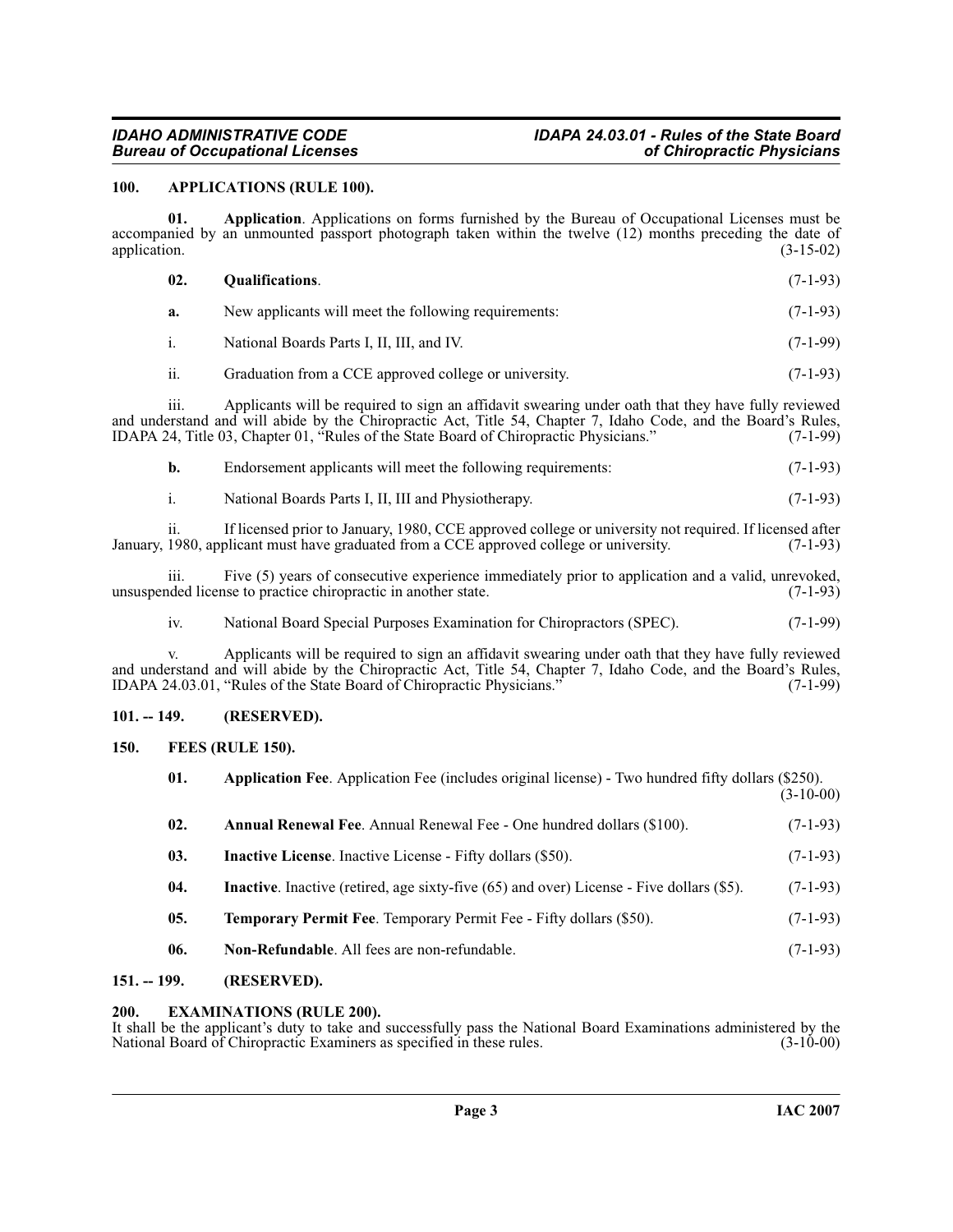### <span id="page-3-0"></span>**201. -- 249. (RESERVED).**

### <span id="page-3-12"></span><span id="page-3-1"></span>**250. RENEWAL OR REINSTATEMENT OF LICENSE (RULE 250).**

<span id="page-3-9"></span>**01. Expiration Date**. All chiropractic licenses expire and must be renewed annually in accordance tion 67-2614, Idaho Code. Licenses not so renewed will be canceled. (5-3-03) with Section 67-2614, Idaho Code. Licenses not so renewed will be canceled.

<span id="page-3-11"></span>**02. Reinstatement**. Any license canceled for failure to renew may be reinstated in accordance with Section 67-2614, Idaho Code, with the exception that the reinstatement fee shall be two hundred fifty dollars (\$250) and the applicant shall submit proof of having met the required continuing education for the year of reinstatement.

 $(5-3-03)$ 

<span id="page-3-7"></span>**03. Canceled License**. A license that has been canceled for a period of more than five (5) years may used in accordance with section 67-2614, Idaho Code. (5-3-03) be re-issued in accordance with section 67-2614, Idaho Code.

#### <span id="page-3-2"></span>**251. -- 299. (RESERVED).**

#### <span id="page-3-3"></span>**300. RENEWAL REQUIREMENT (RULE 300).**

<span id="page-3-13"></span><span id="page-3-6"></span>

| 01. |  | <b>Active Status.</b> Each renewal application must be accompanied by: |  | $(7-1-93)$ |
|-----|--|------------------------------------------------------------------------|--|------------|
|-----|--|------------------------------------------------------------------------|--|------------|

**a.** The established fee and; (7-1-93)

**b.** Certification of having attended and completed a minimum of twelve (12) hours of scientific clinics, forums, or chiropractic study within the previous twelve (12) months, as approved by the Idaho Board of Chiropractic Physicians. (7-1-93) Chiropractic Physicians.

- <span id="page-3-10"></span>**02. Inactive Status**. Each application for an Inactive status license must be accompanied by: (3-15-02)
- **a.** The established fee; and (3-15-02)
- **b.** A written request to change a current active license to an inactive license.  $(3-15-02)$

**03. Waiving Continued Education Requirements**. All continued education requirements will be waived for any year or portion thereof that a licensee maintains an inactive license and is not actively practicing in Idaho. Inactive license renewal notices and licenses will be marked "Inactive." When the licensee desires active status, he must show acceptable fulfillment of continuing educational requirements for the current year and submit a fee equivalent to the difference between the inactive and active renewal fee. The continuing educational requirement and the fees will not be prorated for a partial year. (3-15-02)

#### <span id="page-3-4"></span>**301. -- 349. (RESERVED).**

#### <span id="page-3-8"></span><span id="page-3-5"></span>**350. CONTINUING EDUCATION (RULE 350).**

In order to further protect the public health and to facilitate the administration of the Chiropractic Act, the board has formulated the following rules:  $(7-1-93)$ formulated the following rules:

**01. Subject Material**. The subject material of the continuing education requirement shall be germane to the practice of chiropractic and either;  $(3-15-02)$ 

- <span id="page-3-14"></span>**a.** Sponsored by an approved school of chiropractic; or (3-15-02)
- **b.** Otherwise approved by the board. (3-15-02)
- **c.** "Germane to the practice of chiropractic" shall be limited to Section 54-704(1), Idaho Code. (3-15-02)
- <span id="page-3-15"></span>**02. Verification of Attendance**. It shall be necessary for each licensee to maintain verification of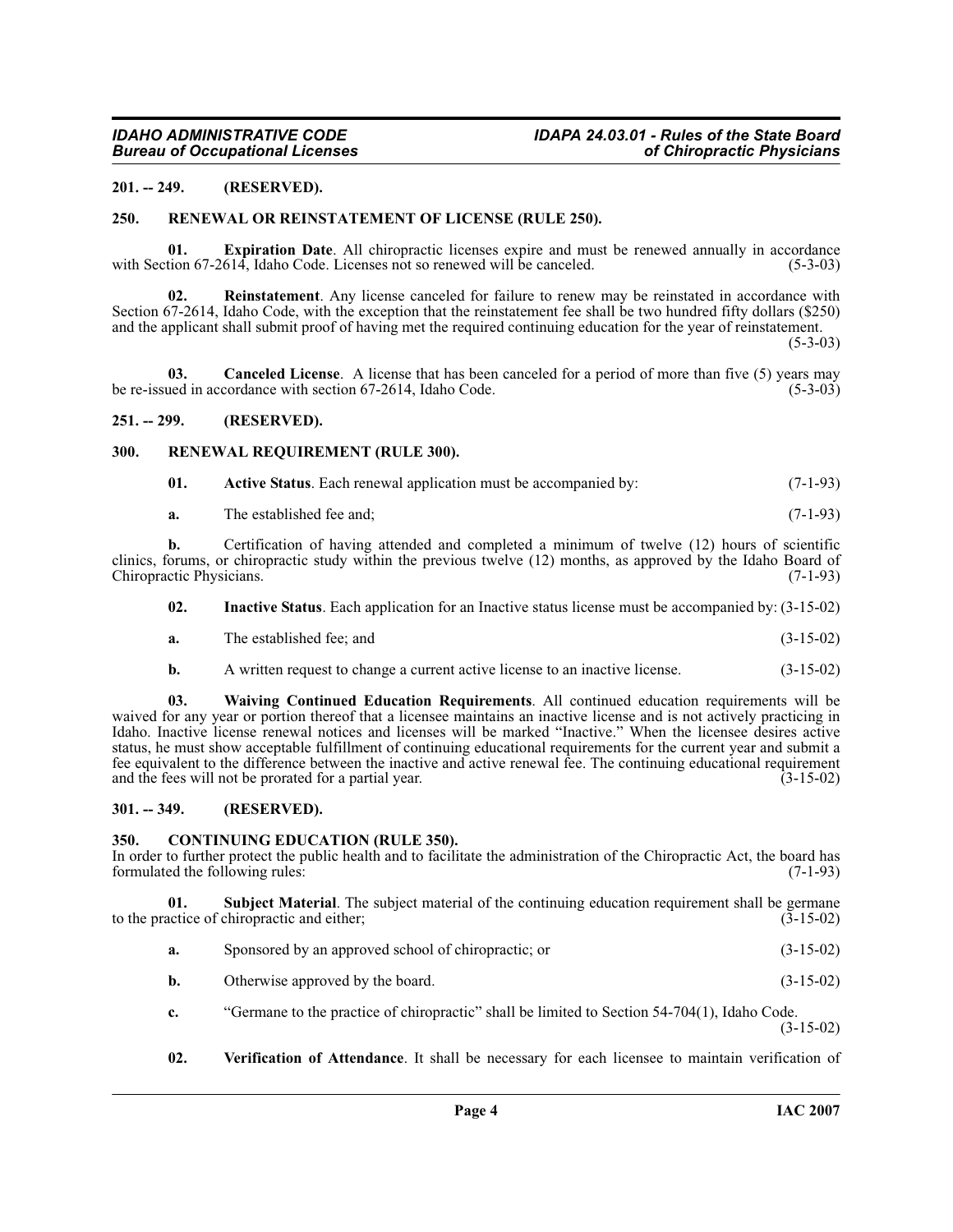# *IDAHO ADMINISTRATIVE CODE IDAPA 24.03.01 - Rules of the State Board*

attendance by securing authorized signatures or other documentation from the course instructors or sponsoring institution substantiating any and all hours attended by the applicant. This verification shall be maintained by the licensee and provided to the Board upon the request of the Board or its agent. (3-15-02)

**03. Distance Learning and Home Study**. The board shall not approve any course of study for continuing education credit that does not include the actual physical attendance of the applicant in a face-to-face setting with the course instructor. Correspondence or Home Study courses shall not be eligible for continuing education credits. (3-15-02) education credits.

**04. Requests for Approval**. All requests for approval or pre-approval of educational programs must be made to the board in writing, and must be accompanied by a statement that includes the name of the instructor or instructors, the date and time and location of the course, the specific agenda for the course, the number of continuing education credit hours requested, and a statement of how the course is believed to be pertinent to the practice of chiropractic. (3-15-02)

# <span id="page-4-0"></span>**351. -- 399. (RESERVED).**

# <span id="page-4-1"></span>**400. APPROVED SCHOOLS OF CHIROPRACTIC (RULE 400).**

# <span id="page-4-11"></span><span id="page-4-6"></span>**01. Requirement for Approval**. (7-1-93)

**a.** The Idaho Board of Chiropractic Physicians will consider only that school or college or university of chiropractic as a reputable school, college or university of chiropractic in good standing if such school, college or university conforms to the requirements of "recognized candidate for accreditation," or "accredited" of the Council of Chiropractic Education or any foreign country college which meets equivalent standards as determined by the Idaho Board of Chiropractic Physicians and teaches accredited courses in all the subjects set forth in Section 54-709(1)(b), Idaho Code. (7-1-93) Idaho Code. (7-1-93)

**b.** Regardless of the Council on Chiropractic Education status, the Board may make additional ents for approval as a reputable school, college or university of Chiropractic. (7-1-93) requirements for approval as a reputable school, college or university of Chiropractic.

<span id="page-4-10"></span>**02. New Schools**. Those graduates of new schools of chiropractic will only be accepted for licensure application provided the school reaches "recognized candidate for accreditation" status with the Council on Chiropractic Education within one year following the first graduating class and are approved by the Idaho Board of Chiropractic Physicians.

# <span id="page-4-2"></span>**401. -- 449. (RESERVED).**

# <span id="page-4-4"></span><span id="page-4-3"></span>**450. ADVERTISEMENTS. (RULE 450).**

No chiropractor shall disseminate or cause the dissemination of any advertisement or advertising which is any way fraudulent, false, deceptive or misleading. Any advertisement or advertising shall be deemed by the board to be fraudulent, false, deceptive, or misleading if it: (7-1-93)

# <span id="page-4-9"></span><span id="page-4-7"></span>**01. Contains a Misrepresentation of Fact**. Contains a misrepresentation of fact; or (7-1-93)

**02. Misleading or Deceptive**. Is misleading or deceptive because in its content or in the context in which it is presented it makes only a partial disclosure of relevant facts. More specifically, it is misleading and deceptive for a chiropractor to advertise free services (i.e. x-rays, examination, etc.) or services for a specific charge when in fact the chiropractor is transmitting a higher charge for the advertised services to a third party payor for payment or charges the patient or a third party. It is misleading and deceptive for a chiropractor or a group of chiropractors to advertise a chiropractic referral service or bureau unless the advertisement specifically names each of the individual chiropractors who are participating in the referral service or bureau; or (7-1-93)

**03.** Creates False, or Unjustified Expectations of Beneficial Treatment or Successful Cures.<br>
Calse, or unjustified expectations of beneficial treatment or successful cures; or (7-1-93) Creates false, or unjustified expectations of beneficial treatment or successful cures; or

<span id="page-4-8"></span><span id="page-4-5"></span>**04. Appeals Primarily to Lay Person**. Is likely to appeal primarily to a lay person's fears, ignorance,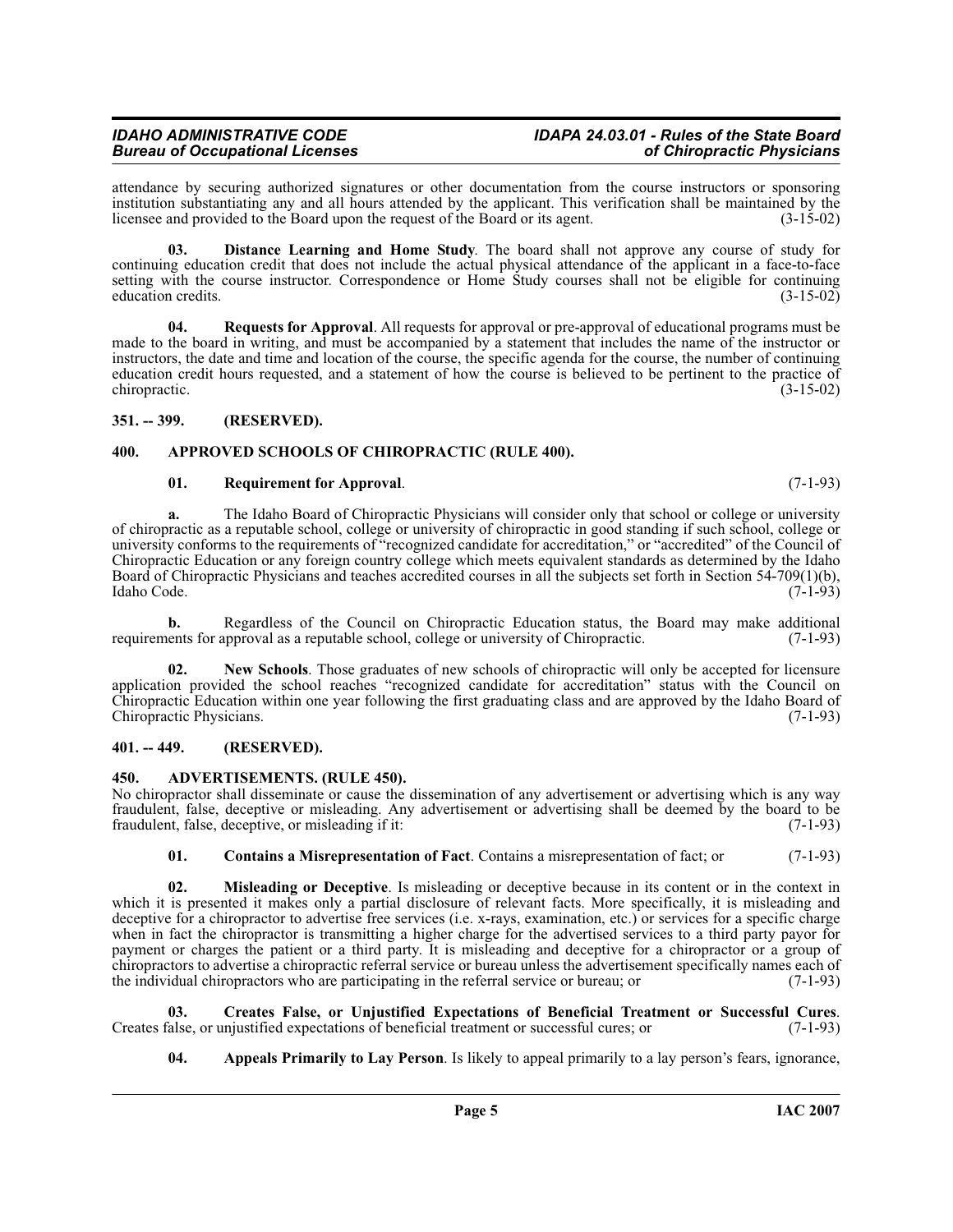# *IDAHO ADMINISTRATIVE CODE IDAPA 24.03.01 - Rules of the State Board*

or anxieties regarding his state of health or physical well-being; or (7-1-93)

<span id="page-5-14"></span>**05. Fails to Identify**. Fails to identify conspicuously the chiropractor or chiropractors referred to in the advertising as a chiropractor or chiropractors; or (7-1-93)

<span id="page-5-15"></span>**06. Failure to Perform**. Contains any representations or claims, as to which the chiropractor, referred advertising, fails to perform; or (7-1-93) to in the advertising, fails to perform; or

<span id="page-5-17"></span>**07. Use of the Term "Chiropractor."** Contains any representation which identifies the chiropractic practice being advertised by a name which does not include the terms "chiropractor," "chiropractic," or some easily recognizable derivative thereof: or (7-1-93) recognizable derivative thereof; or

<span id="page-5-4"></span>**08. Area of Practice**. Contains any representation regarding a preferred area of practice or an area of practice in which the practitioner in fact specializes, which represents or implies that such specialized or preferred area of practice requires, or that the practitioner has received any license or recognition by the state of Idaho or its authorized agents, which is superior to the license and recognition granted to any chiropractor who successfully meets the licensing requirements of Chapter 7, Title 54, Idaho Code; or (7-1-93) meets the licensing requirements of Chapter 7, Title 54, Idaho Code; or

<span id="page-5-11"></span>**09. Deceptive or Misleading Heading**. Appears in any classified directory, listing, or compendium under a heading, which when considered together with the advertisement, has the capacity or tendency to be deceptive or misleading with respect to the profession or professional status of the chiropractor; or  $(7-1-93)$ deceptive or misleading with respect to the profession or professional status of the chiropractor; or

<span id="page-5-12"></span>**10. Deceptive or Misleading Information**. Contains any other representation, statement or claim misleading or deceptive. (7-1-93) which is misleading or deceptive.

# <span id="page-5-0"></span>**451. -- 499. (RESERVED).**

### <span id="page-5-7"></span><span id="page-5-1"></span>**500. BOARD POLICIES AND DIRECTIVES (RULE 500).**

<span id="page-5-16"></span>**01. Register**. The board shall keep on file a current register of all applicants for licensure, rejected is and licentiates, and the current license status of all licensed Idaho Chiropractic Physicians. (7-1-93) applicants and licentiates, and the current license status of all licensed Idaho Chiropractic Physicians.

<span id="page-5-8"></span>**02. Board of Chiropractic Physicians' Agents**. The board shall authorize, by written agreement, the Bureau of Occupational Licenses to act as agent in its interest. (7-1-93)

<span id="page-5-6"></span>**03. Board Budget**. The board shall assist in preparation of an annual budget including all anticipated expenditures and income.

<span id="page-5-5"></span>**04.** Authorized Expenditures. The Board authorizes actual and necessary expenditures for Board to Board Members outside of Board meetings. (7-1-93) business to Board Members outside of Board meetings.

<span id="page-5-13"></span>**05. Delegates to Federation of Chiropractic Licensing Boards**. Authorized delegates to the annual congress shall receive the honorarium and travel expenses as provided in Section 54-706(4), Idaho Code. (7-1-93)

# <span id="page-5-2"></span>**501. -- 549. (RESERVED).**

#### <span id="page-5-9"></span><span id="page-5-3"></span>**550. CHIROPRACTIC ASSISTANTS (RULE 550).**

**01. Definition**. A chiropractic assistant is defined as any individual functioning in a dependent hip with a supervising chiropractic physician in the performance of any chiropractic practice. (7-1-93) relationship with a supervising chiropractic physician in the performance of any chiropractic practice.

**02. Chiropractic Physician Responsible and Liable**. The chiropractic physician shall be responsible and liable for:

<span id="page-5-10"></span>

| a. | Direct supervision; | $(7-1-93)$ |  |
|----|---------------------|------------|--|
|----|---------------------|------------|--|

**b.** Any acts of the assistant in the performance of chiropractic practice; (7-1-93)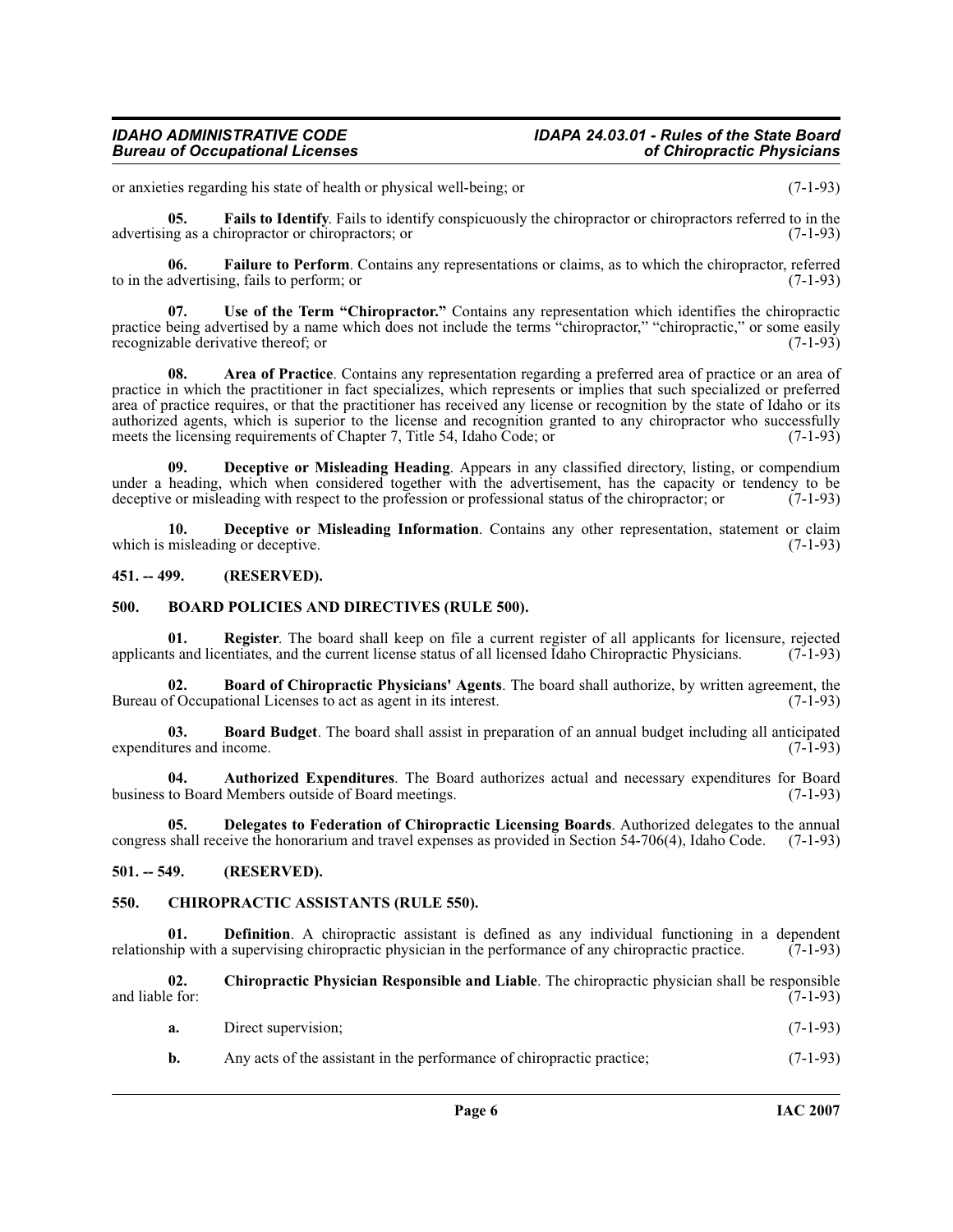<span id="page-6-3"></span><span id="page-6-2"></span><span id="page-6-0"></span>**c.** Proper training and capabilities of the chiropractic assistant before authorization is given to any chiropractic practice. (7-1-93) perform any chiropractic practice. **03. Chiropractic Assistant Limitations**. A chiropractic assistant shall not: (7-1-93) **a.** Manipulate articulations; (7-1-93) **b.** Provide diagnostic results or interpretations to the patient; (7-1-93) **c.** Provide treatment advice to any patient without instructions from the supervising Chiropractic Physician. (7-1-93) Physician.  $(7-1-93)$ **551. CHIROPRACTIC INTERN (RULE 551). 01. Definition**. A chiropractic intern is defined as any individual who is qualified to practice as an intern as established by the approved chiropractic college that the individual attends and who will function in a dependent relationship with a supervising chiropractic physician in the performance of chiropractic practice. (3-15-02) **02.** Chiropractic Physician Responsible and Liable. The chiropractic physician shall be responsible and liable for:<br>(3-15-02) and liable for: (3-15-02) **a.** Direct personal supervision of the intern; (3-15-02) **b.** Any acts of the intern in the performance of chiropractic practice:  $(3-15-02)$ **c.** Determining that the intern possesses sufficient training and capabilities before authorization is perform any chiropractic practice. (3-15-02) given to perform any chiropractic practice.

<span id="page-6-5"></span><span id="page-6-4"></span>**03. Chiropractic Intern Limitations**. A chiropractic intern shall not: (3-15-02)

**a.** Perform any chiropractic practice independently, but must perform all such practice under the rsonal supervision of a licensed Chiropractic Physician; (3-15-02) direct personal supervision of a licensed Chiropractic Physician;

**b.** Provide diagnostic results or interpretations to the patient prior to consultation with the supervising ctic Physician: (3-15-02) Chiropractic Physician;

**c.** Provide treatment advice to any patient without instructions from the supervising Chiropractic Physician. (3-15-02) Physician. (3-15-02)

#### <span id="page-6-7"></span><span id="page-6-1"></span>**552. TEMPORARY PRACTICE PERMITS (RULE 552).**

When an original application for license or internship is accepted by the board as being fully completed, in accordance with the requirements of the Idaho Chiropractic Physician Law and these Rules, a temporary permit to practice may be issued. practice may be issued.

**01. Supervision Required**. A permit holder may work only when under the direct personal supervision of a chiropractic physician currently licensed in Idaho. The name, address and signature of the supervising chiropractic physician shall appear on the application. (3-15-02) chiropractic physician shall appear on the application.

<span id="page-6-6"></span>**02. Only One Permit May Be Issued**. Only one (1) permit may be issued under any circumstances to any individual.  $(3-15-02)$ 

**03.** Validity of Temporary Permits. Temporary permit to practice will be valid for a period not to welve (12) months and only: (3-15-02) exceed twelve  $(12)$  months and only:

<span id="page-6-8"></span>**a.** In the case of an applicant for Idaho licensure, until the results of the next scheduled examination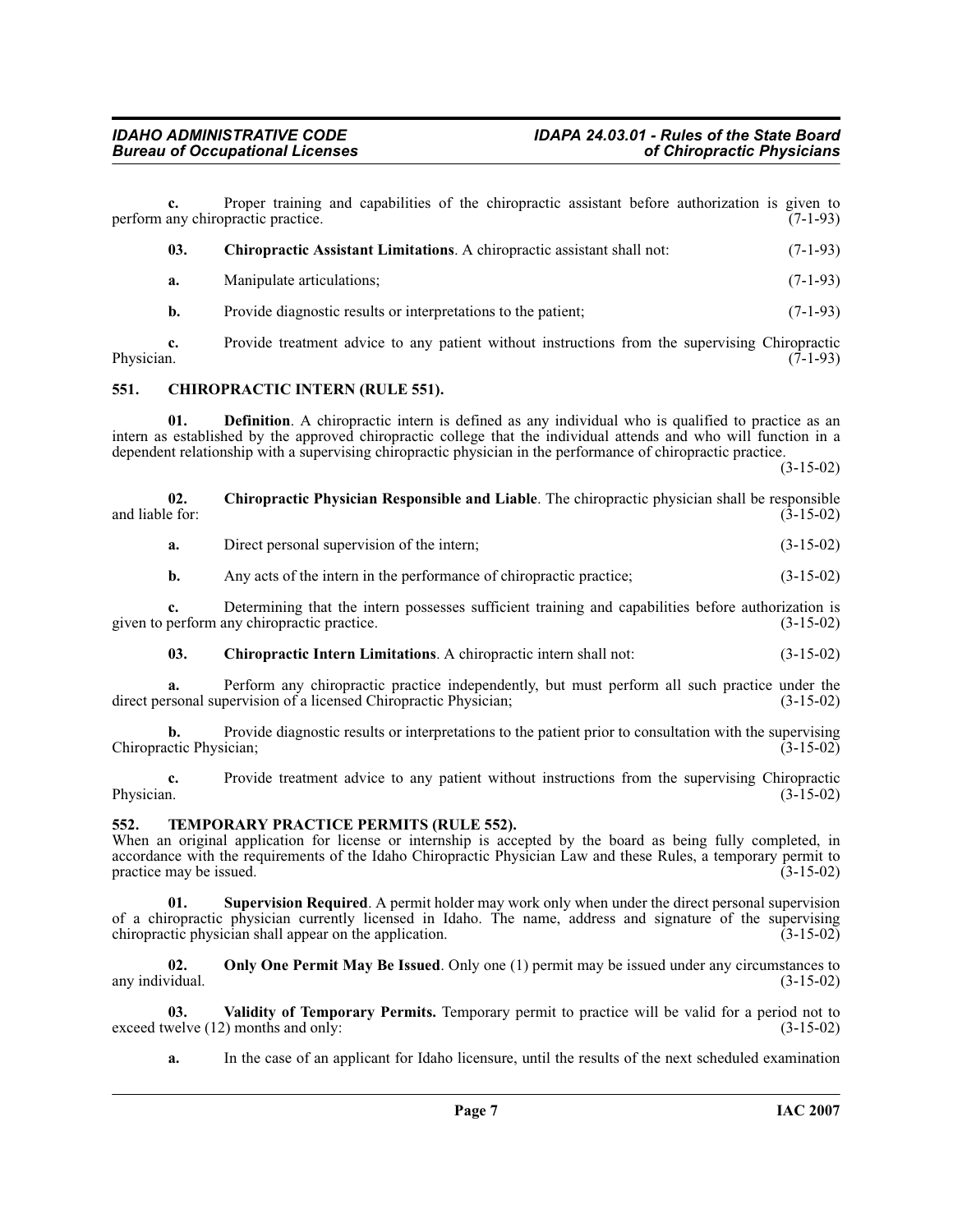# *IDAHO ADMINISTRATIVE CODE IDAPA 24.03.01 - Rules of the State Board*

have been released. No work permit will be issued to an applicant who has previously failed an examination for licensure in this or any other state, territory, possession, or country. Failure to sit for the scheduled examination will invalidate the work permit and no further permits will be issued. (3-15-02)

**b.** In the case of an intern, until the scheduled date of graduation from an approved school of chiropractic. Upon original application for licensure in Idaho, the intern permit may be extended by the board until the results of the next scheduled examination have been released.

# <span id="page-7-0"></span>**553. -- 559. (RESERVED).**

### <span id="page-7-7"></span><span id="page-7-1"></span>**560. SUPERVISION OF ATHLETIC TRAINERS.**

Idaho licensed chiropractic physicians who are designated as a directing physician responsible for the supervision of licensed athletic trainers shall comply with all duties and responsibilities of a directing physician as set forth in IDAPA 22.01.10, "Rules for the Licensure of Athletic Trainers to Practice in Idaho," except that designated chiropractic physicians shall not be required to register. (4-11-06)

### <span id="page-7-2"></span>**561. -- 599. (RESERVED).**

### <span id="page-7-4"></span><span id="page-7-3"></span>**600. CHIROPRACTIC PEER REVIEW (RULE 600).**

<span id="page-7-6"></span>**01. Purpose and Composition of Peer Review Committee**. There is hereby established a Peer Review Committee, the members of which will function at the will of the Idaho State Board of Chiropractic Physicians. (7-1-98) Physicians. (7-1-98)

**a.** The purpose of the Peer Review Committee is to review those matters relative to the ateness, quality utilization, and cost of chiropractic care in the state of Idaho. (7-1-98) appropriateness, quality, utilization, and cost of chiropractic care in the state of Idaho.

**b.** The Committee will be comprised of a chairman and a minimum of five (5) members, all of whom will be appointed by the members of the Board, and all of whom will serve at the pleasure of the Board. They may be removed from the Committee by vote of the Board, at any time, without cause. (7-1-98) removed from the Committee by vote of the Board, at any time, without cause.

**c.** The Board will appoint one (1) of its members to act as a liaison between the Board and the Committee. This liaison will serve at the pleasure of the Board and may be removed by the Board, at any time, without cause.  $(7-1-98)$ without cause.

# **02. Definitions**. (7-1-98)

**a.** "Board" means the Idaho State Board of Chiropractic Physicians. (7-1-98)

**b.** "Patient" means an individual who has received treatment from an Idaho licensed chiropractor, or who has received treatment under the supervision or direction of an Idaho licensed chiropractor, which treatment is within the scope of practice for a chiropractor within the state of Idaho. (7-1-98)

**c.** "Peer Review" means an evaluation performed by members of the Committee, which review will include the appropriateness, quality, utilization, and cost of chiropractic services and ethical performance of chiropractic care.

**d.** "Peer Review Committee Members" shall mean those individuals appointed by the Board to serve eer Review Committee. (7-1-98) on the Peer Review Committee.

**e.** "Individual Reviewers" means those individual members of the Committee who are designated by the chairman of the Committee to conduct a peer review evaluation of any particular matter. (7-1-98)

#### <span id="page-7-5"></span>**03. Committee Criteria**. (7-1-98)

**a.** Requirements for Membership: To be considered for appointment to the Committee, an applicant (7-1-98)  $\overline{(7-1-98)}$  shall: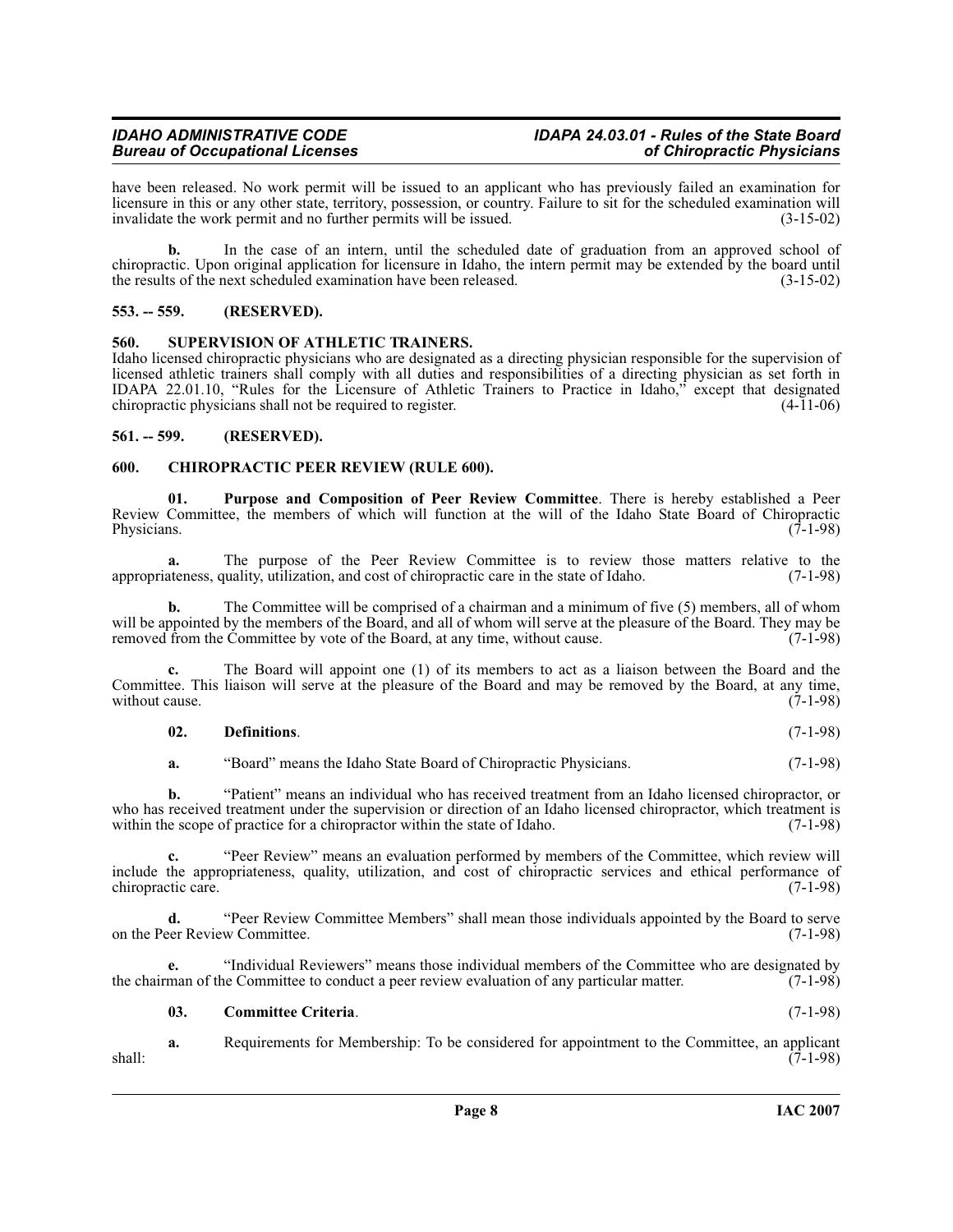i. Hold a current Idaho license to practice chiropractic, which license is in good standing and which r been the subject of a formal disciplinary action in any jurisdiction; (7-1-98) has never been the subject of a formal disciplinary action in any jurisdiction;

ii. Be actively engaged in the practice of chiropractic for the past four  $(4)$  years, with the most recent of those years having been spent in Idaho.  $(7-1-98)$ two  $(2)$  of those years having been spent in Idaho.

iii. Obtain such peer review training as may be required by the Board. (3-15-02)

**b.** Appointment Process: Each year the Board will notify all Idaho licensed chiropractors of the and deadlines by which they may self-submit for membership on the Committee. (7-1-98) process and deadlines by which they may self-submit for membership on the Committee.

i. The submissions will be maintained on file for one (1) year; after which time they will be discarded notice to the applicants.  $(7-1-98)$ without notice to the applicants.

ii. The Board will notify those individuals who are named to the Committee of their appointment. (7-1-98)

**c.** Limitations of Peer Review Committee Members. While serving on the Peer Review Committee, a shall not: (7-1-98) member shall not:

i. Solicit to do independent medical examinations and/or reviews for insurance companies, attorneys or other third parties;

ii. Utilize any designation or other reference to Committee membership on any advertisement, it determines to the place. (7-1-98) including telephone book, office, letterhead, or any other place.

Reimbursement: Committee members will be afforded expense reimbursement in accordance with wel regulations upon Board approval. (7-1-98) state employee travel regulations upon Board approval.

### <span id="page-8-2"></span>**04. Standards**. (7-1-98)

**a.** In conducting any review, the Committee will utilize the Guidelines for Chiropractic Quality Assurance and Practice Parameters, Proceedings of the Mercy Center Consensus Conference, and Procedural/ Utilization Facts, Chiropractic/Physical Therapy Treatment Standards, a Reference Guide, 6th Edition, Robert E.  $Olson, D.C.$  (3-30-07)

**b.** The reviewing chiropractors will be expected to utilize their own experience and other reference n ascertaining the reasonableness and appropriateness of care provided. (7-1-98) sources in ascertaining the reasonableness and appropriateness of care provided.

<span id="page-8-3"></span>**05. Who May Utilize the Services of the Committee**. A request for peer review may be submitted to the Committee by a patient, the patient's legal representative, an insurer or other third-party payor or health care provider, or the treating chiropractic physician. (7-1-98)

**06.** Form of Request. A request for peer review must be submitted to the Committee on forms from the Board offices. (7-1-98) available from the Board offices.

- <span id="page-8-1"></span><span id="page-8-0"></span>**07. Fees for Review**. The following fees will be assessed:  $(7-1-98)$
- **a.** If review is requested by a patient: no charge. (7-1-98)

**b.** If review is requested by a treating physician, an insurer or third party provider: (7-1-98)

i. One hundred twenty-five dollars  $(\$125)$  for a review of claims in the amount of one thousand  $\$1,000$  or less;  $(3-30-01)$ dollars  $(\$1,000)$  or less;

ii. Two hundred fifty dollars (\$250) for a review of claims in the amount of one thousand one dollars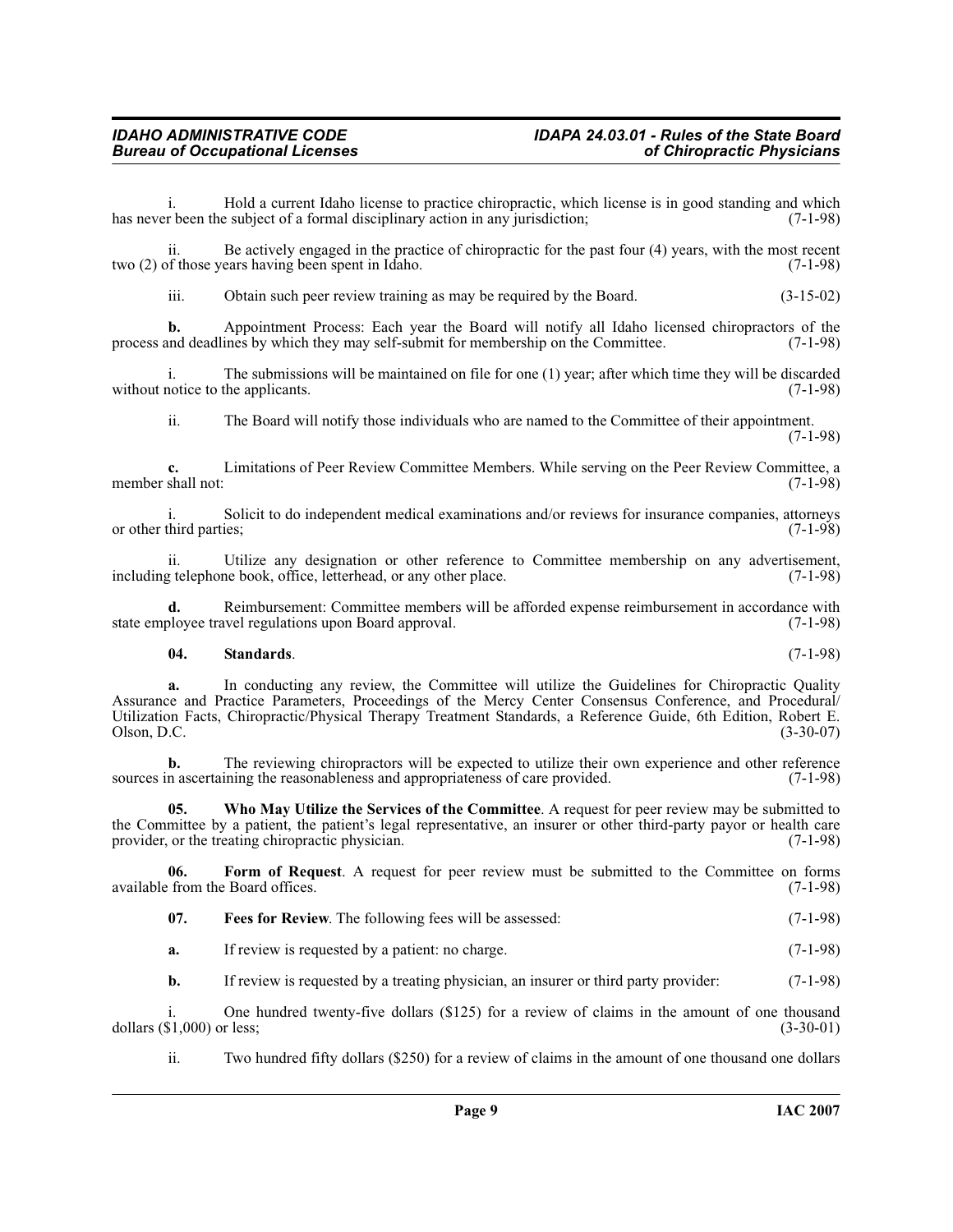# *IDAHO ADMINISTRATIVE CODE IDAPA 24.03.01 - Rules of the State Board*

(\$1,001) or more and not exceeding three thousand dollars (\$3,000); (3-30-01)

iii. Three hundred fifty dollars (\$350) for a review of claims in the amount of three thousand one dollars (\$3,001) or more; (3-30-01)

**c.** Payment for reviews by the insurer or third-party provider is required prior to implementation of ew process.  $(7-1-98)$ any review process.

#### <span id="page-9-2"></span>**08.** Procedures for Review.  $(7-1-98)$

**a.** All reviews will be blind reviews. The identity of the patient, treating physician, and any insurer or ty payor for the services will be unknown to the individual reviewers. (7-1-98) third-party payor for the services will be unknown to the individual reviewers.

**b.** Peer review will be conducted only upon request. The opportunity for participation in the review will be made available to the non-requesting party or parties. With the exception of the treating chiropractic physician, there is no requirement of participation in the peer review process. (7-1-98) physician, there is no requirement of participation in the peer review process.

Reviews will be conducted by three (3) individual reviewers, to be chosen from the membership of the Committee by the chairman. (7-1-98)

**d.** The individual reviewers will conduct their evaluation, reach an agreement as to the outcome, and report that outcome to the chairman. If any of the parties desire to appeal this decision, they may within sixty (60) days of the decision notify the chairman who will appoint one (1) new reviewer to conduct an evaluation and report the outcome to the chairman. There will be no further rights to appeal. Decisions of the individual reviewer will not be subject to challenge. (4-11-06)

**e.** The chairman will provide regular reports to the Board liaison. If it is the opinion of the reviewers that a licensed chiropractic physician has violated any of the laws and rules governing continued licensure, the Committee chairman will notify the Board liaison, immediately. The liaison will then refer the matter for further investigation and potential disciplinary action by the Board. (7-1-98) investigation and potential disciplinary action by the Board.

#### <span id="page-9-0"></span>**601. RULEMAKING HISTORY PRIOR TO JULY 1, 1993 (RULE 601).**

Supersedes Rules adopted September 7, 1977 Authority Chapter 7, Title 54, Idaho Code, July 1, 1980 Adopted Under Emergency Provisions, June 10, 1982 Final Adoption, August 21, 1982 As Amended December 21, 1987 Effective January 11, 1988 Adopted Under Emergency Provisions, March 29, 1993 Adopted Under Temporary Provisions, July 1, 1997 (7-1-98)

<span id="page-9-1"></span>**602. -- 999. (RESERVED).**